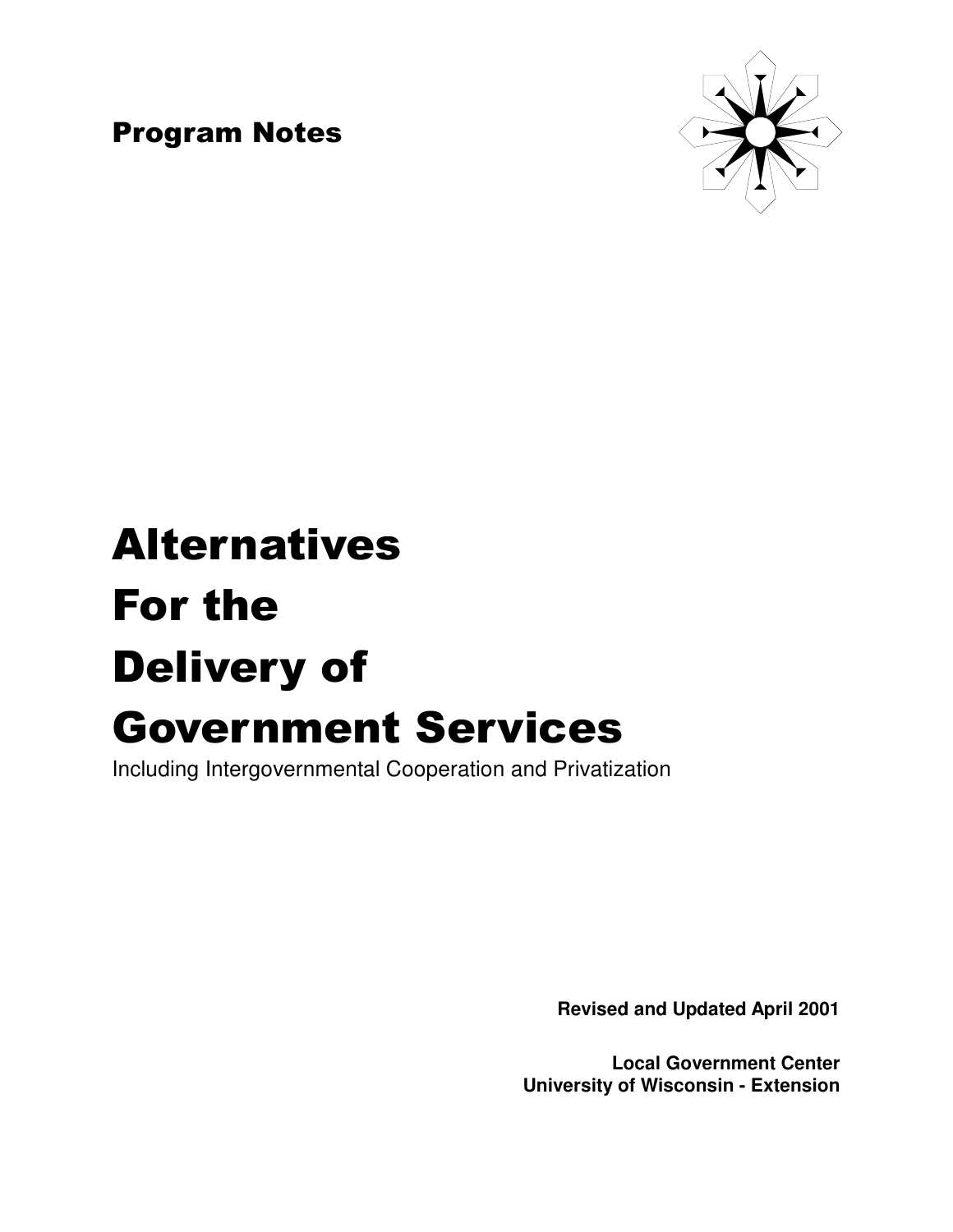# **Alternatives for the Delivery of Services**

For local governments, providing local services involves three levels of policy decisions. First, the local governing body must determine whether or not it will provide a given service. Second, if the service is to be provided, a decision must be made setting the level at which the service will be provided. Third, policymakers must select the appropriate means through which the service will be provided or delivered to residents. All three levels of decisions have an impact on the budget.

Local governments can approach how services are provided to residents in different ways. Many local governments decide to simply provide a needed service themselves, usually by a government employee or department. Other local governments decide to provide a service, but try to limit or reduce demand for the service through educational programs and use of their regulatory and taxing powers. When it is appropriate for a particular service, some governments provide the service and charge a fee, which recovers some or all of the cost, and may also help reduce demand for, or excessive use of, the service.

More and more, local governments are cooperating with neighboring local governments to provide services. Some do so with one or more other governments in a jointly owned and operated facility. Others contract with a nearby local government to provide services for their residents. To deliver some services to residents in areas smaller than the entire jurisdiction of the local government, local officials have encouraged and approved the formation of special taxing districts, such as utility, sanitary, and lake management districts. A few local governments have explored consolidation with another local government Χ to form a single local government providing services.

Not all approaches involve cooperating with other governments. Public/private partnerships and privatization have become increasingly popular in recent years. Local governments may involve the private sector in providing services in a variety of ways, including contracts with private companies, franchises, vouchers, and complete turnover to the market.

Finally, local governments sometimes transfer the delivery of services to others, such as another (usually larger) government, volunteers, or residents themselves. The following table lists many of the alternative approaches and options local governments can use in delivering services.

# **ALTERNATIVE SERVICE DELIVERY APPROACHES AND OPTIONS**

| 1. Elimination of service          | Local governing body votes to eliminate a service which has been<br>provided to residents.                                                                                                                    |
|------------------------------------|---------------------------------------------------------------------------------------------------------------------------------------------------------------------------------------------------------------|
| 2. Reduction of demand             | Local government uses various techniques (education, requests,<br>higher costs, etc.) to reduce overall demand for a service.                                                                                 |
| 3. Regulatory and taxing authority | Local regulations and taxes are used to reduce demand or<br>encourage the private sector to provide a service. Emphasis is on<br>government's power to control rather than its role as a service<br>provider. |
| 4. Intergovernmental transfer      | Authority and responsibility for delivering a service is transferred to<br>another, usually larger, governmental unit.                                                                                        |
| 5. Local government service        | Local government organizes and operates its own service delivery<br>unit.                                                                                                                                     |
| 6. Government vending              | Government provides a service for a fee or charge to the user.<br>Increasing charges can reduce demand for the service.                                                                                       |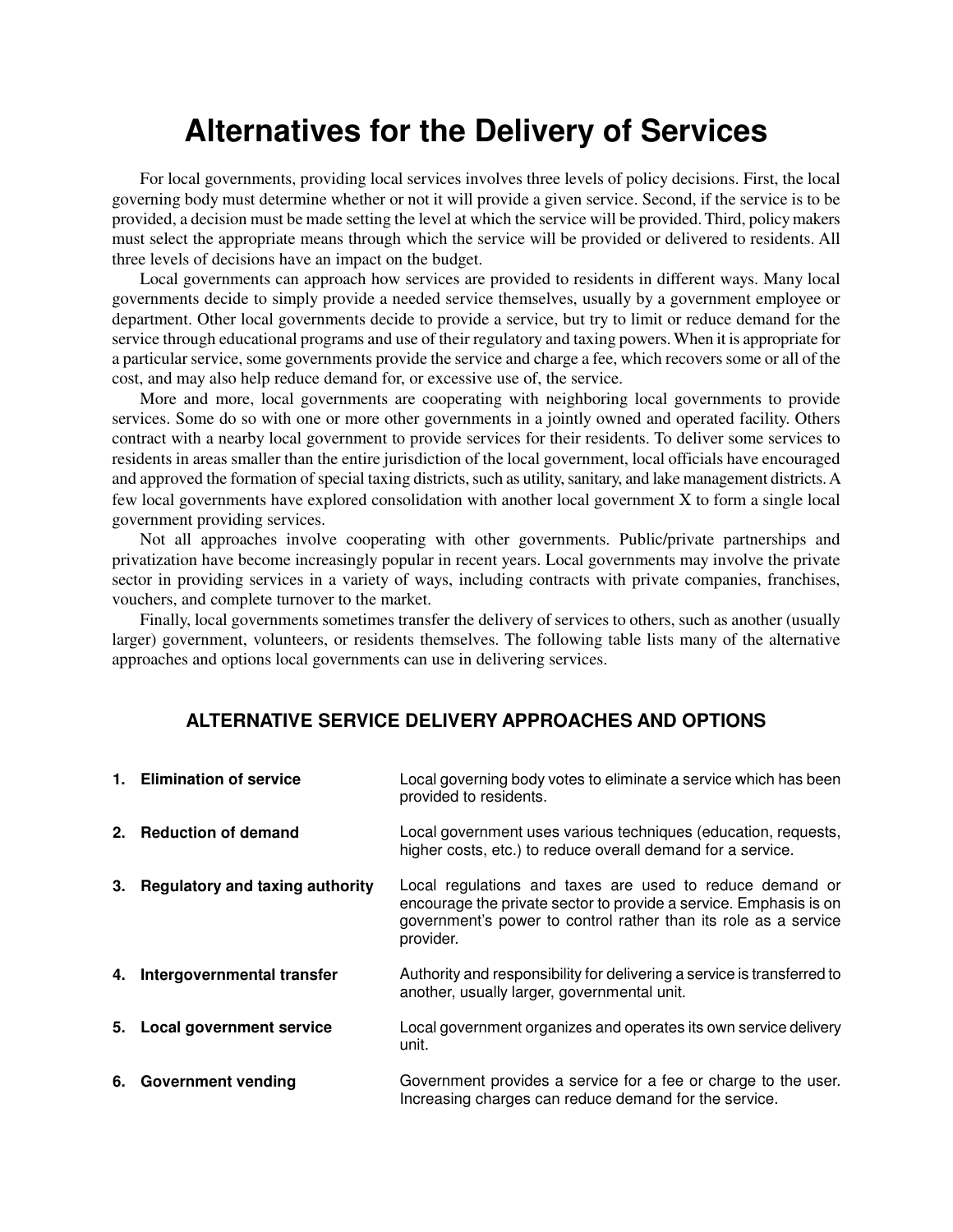| 7.  | Joint production                | Two or more local government units jointly own and operate a<br>service or facility.                                                                                                                                                                                  |
|-----|---------------------------------|-----------------------------------------------------------------------------------------------------------------------------------------------------------------------------------------------------------------------------------------------------------------------|
| 8.  | Intergovernmental contract      | One or more government units purchase services produced by<br>another government unit.                                                                                                                                                                                |
| 9.  | <b>Grants and subsidies</b>     | An agreement by a government to partially support or subsidize<br>another government or organization to provide designated<br>services.                                                                                                                               |
| 10. | <b>Special service district</b> | A local government creates a special taxing district in all or part of<br>its jurisdiction to provide and pay for one or more services.                                                                                                                               |
| 11. | <b>Consolidation</b>            | Two or more governments consolidate into a single governmental<br>unit. All duplicated functions are eliminated.                                                                                                                                                      |
| 12. | Cooperative                     | A cooperative is created to benefit member governments and/or<br>provide services. Based on the agricultural cooperative model.                                                                                                                                       |
| 13. | Joint public/private activity   | Government enters into an agreement with a private business to<br>jointly provide a service.                                                                                                                                                                          |
| 14. | <b>Privatization</b>            | Government contracts with a private company to provide services.                                                                                                                                                                                                      |
| 15. | <b>Vouchers</b>                 | Government sets standards for service, and permits individuals or<br>groups to select from among several designated alternative<br>producers (public and private) of a service.                                                                                       |
| 16. | <b>Market</b>                   | A version of vouchers. Government sets standards for a service,<br>and leaves it to private business to decide if it will provide the<br>service, and at what cost. Consumers may also decide if the<br>service is desired, and if it is, from whom they will buy it. |
| 17. | <b>Franchise</b>                | Government designates or contracts with a service provider, and<br>allows individual consumers to decide if they wish to purchase the<br>service.                                                                                                                     |
| 18. | <b>Volunteers</b>               | Government recruits, organizes, and manages volunteers to<br>provide a service.                                                                                                                                                                                       |
| 19. | Self-help                       | Government encourages and provides training for individuals and<br>groups to provide the services they need.                                                                                                                                                          |

Some types of services lend themselves more easily to, or are more appropriate for, certain service delivery options. For example, some services can be delivered by volunteers or through self-help, while others may require the involvement of professionals, either on the local government payroll, or contracted privately. Similarly, some types of services are more appropriate for privatization, where others may be less so.

The following sections highlight several of the means for the alternative delivery of services.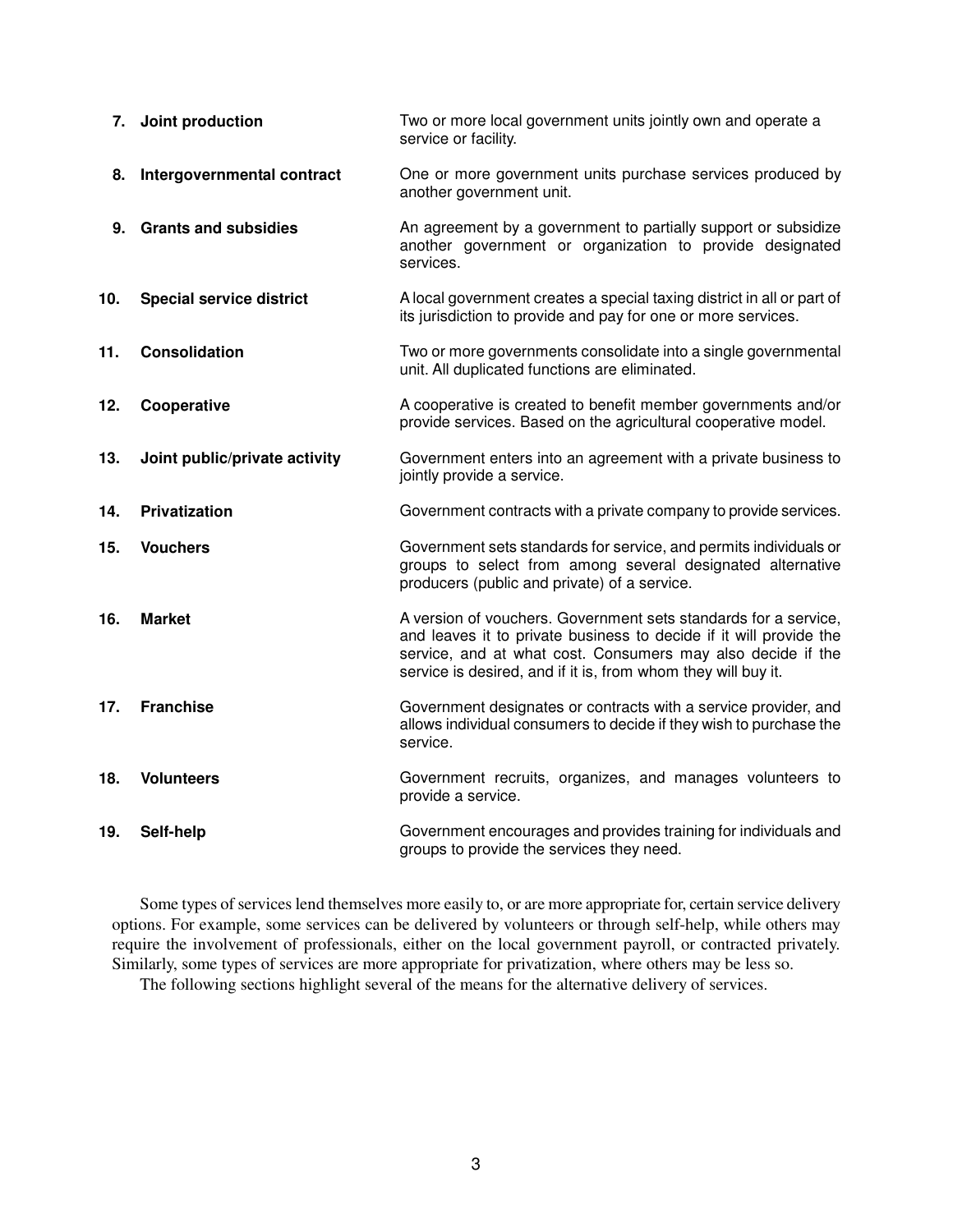# **Intergovernmental Cooperation**

Wisconsin local governments have had a long and successful history of cooperating with neighboring local governments, most notably through mutual agreements for fire and emergency services. More recently, local governments have sought to cooperate with their neighbors to provide other services, as a means of saving tax dollars.

Cooperation between governments can take different forms. It may be informal, based on verbal agreements and casual arrangements. Or, cooperation may be formal, based written agreements. In some cases, Section 66.0301 or other sections of *Wisconsin Statutes* serve as the basis for cooperation. Intergovernmental cooperation can result in very simple arrangements, like an agreement to share travel to a statewide conference. Cooperation can also mean complex programs, involving, for example, the creation of a separate joint commission, complete with employees, buildings, and equipment. Some cooperation between governmentsis undertaken through non-governmental means, such as local government associations and cooperatives.

Most intergovernmental cooperation is done with the purpose of *delivering services* or *exercising joint powers*. Some, however, is done to *receive services*, such as insurance pools through local government associations, and joint purchasing cooperatives.

Local governments can agree to work together in a variety of ways. A government-to-government contract, where one jurisdiction purchases services from another, is one option. Several jurisdictions can enter into a joint agreement to pool financial resources and personnel and thus provide services. If the deliverymechanism is complex, a new legal and organizational entity, separate from the government structure of the parties to the agreement, may be necessary. A commission created under Section 66.0301, *Wisconsin Statutes,* is an example of such an entity.

Pooling agreements can give smaller jurisdictions a range of financial and management options they would otherwise not be able to undertake. Examples include liability insurance pools through state government or local government associations, pools for employee pension programs, and investment and debt instrument pools. Informal agreements can also be used in intergovernmental cooperation, for things like cooperative purchasing.

# **Potential Impacts of Intergovernmental Agreements**

Entering into intergovernmental agreements will likely produce some positive or negative impacts, or perhaps both. Each jurisdiction involved should examine and weigh the potential for positive and negative impacts before entering into intergovernmental agreements. After agreements are made and implemented impacts should be monitored and evaluated. Some potential impacts include:

- 1. **Economies of scale** can be achieved. Less duplication of personnel and equipment and lower per unit cost of services can save tax dollars. This provides the opportunity of expanded and better services, especially for smaller jurisdictions.
- 2. Services uniformly needed throughout an area encompassing multiple jurisdictions can be **coordinated** and **uniformly administered**, while local control is maximized.
- 3. Seldom used or expensive facilities and equipment can be **better utilized**.
- 4. **Administrative effectiveness** can be improved through specialization of tasks and the introduction of new technologies. Larger organizations can afford well-trained administrators and technicians and improved equipment.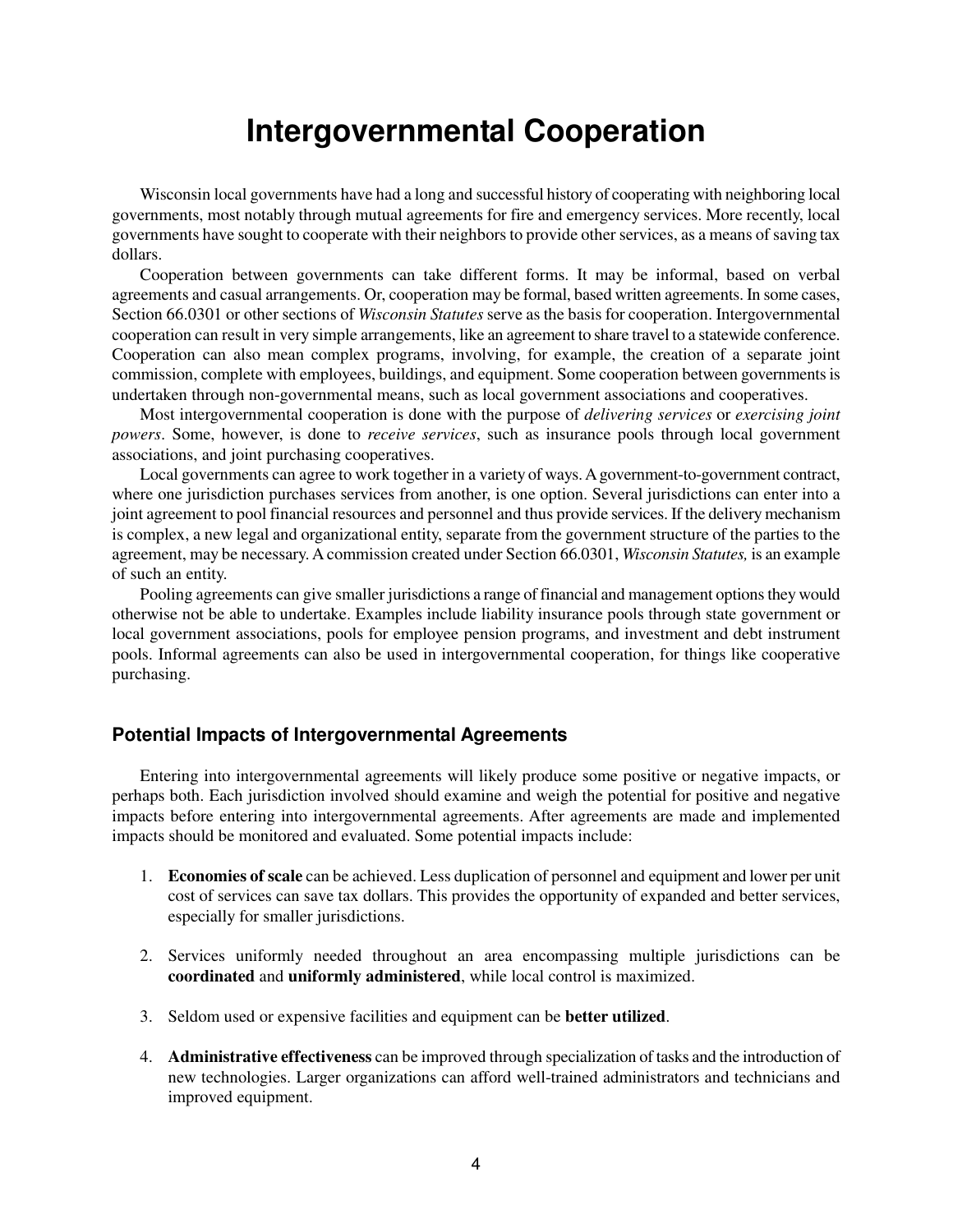- 5. **Increased professionalism** in government employees is possible. Larger organizations offering merit selection and performance-based incentives are more attractive to professional managers and employees, and are more likely to retain them over longer periods.
- 6. Services can be more effectively provided to areas where **irregular boundaries** have created service problems.
- 7. **Greater equity** in both the cost and delivery of services can be expected. Government is usuallymore concerned with equality and fairness than is the private sector.
- 8. **Greater flexibility** (especially through shared services and intergovernmental contracting) in tailoring services to particular business needs can help foster economic development and expansion.
- 9. **Service stability** can be a result of intergovernmental agreements. These arrangements can avoid some of the potential problems associated with privatization, such as interruption of service, over-reliance on a single provider, lack of adequate accountability.
- 10. An **improved quality of life** can result, especially if, as often is the case, equity in service delivery results in the raising of every jurisdiction's level of service to that of the highest service co-provider.
- 11. **Expanded cooperation** can occur. Local governments that have had positive experiences in cooperating with other local governments on one issue often seek cooperation with partners on other issues.
- 12. **Little or no loss in autonomy and community control** should result from involvement in intergovernmental agreements. Government integrity can be maintained, and smaller jurisdictions can become more viable.
- 13. Local governing boards and councils may have to address **specific and complex legal concerns**.
- 14. A local government may have to incur **additional financial and legal risks**.
- 15. Local government boards and councils may have **less control of services**, as in the case of creating a joint commission to deliver services.
- 16. **Less political accountability** may result if local government boards and councils do not provide for adequate accountability in the agreement.
- 17. Services may be **less personalized** for residents if they are being provided by a larger organization.
- 18. An ongoing, long term funding system may be needed to assure long term control and maintenance of services, material, and equipment, making the endeavor **harder to terminate if necessary**.

# **Steps in a Successful Intergovernmental Cooperation Service Delivery Project**

Successful intergovernmental service delivery projects have generally followed a series of major steps:

**1. Identify the need for cooperation.** What service problem or need can the community not face alone, or could be more effectively met by cooperating with nearby communities?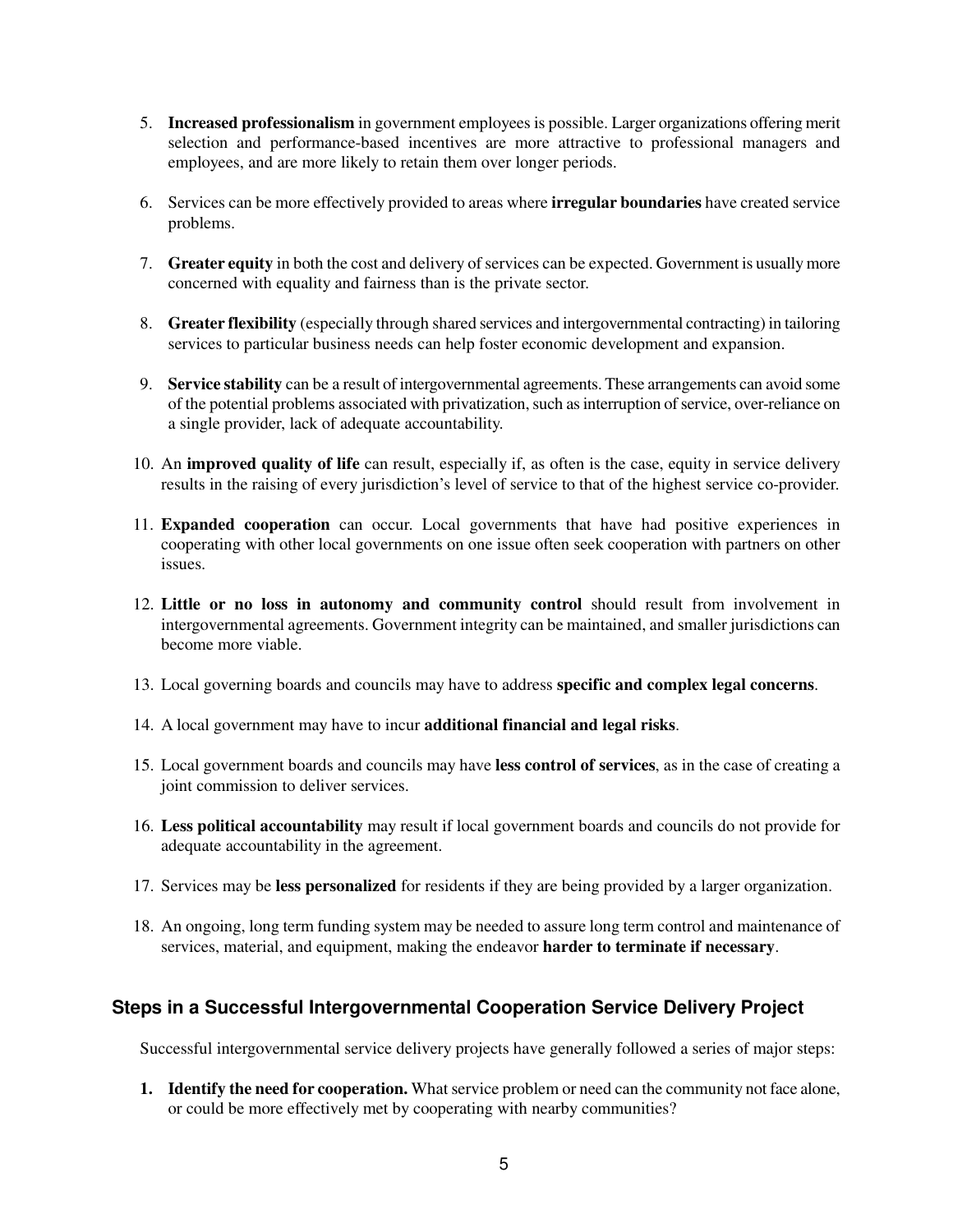- **2. Organize for cooperation.** Bring the issue to the public's attention. Gather the facts and share them with others. Lead or find a good leader on the issue. Provide examples of other communities who have developed successful cooperation projects. Establish a personal relationship with leaders in surrounding communities. Participate in intergovernmental efforts now underway, such as regional planning commissions, economic development and tourism organizations, Counties Association district meetings, county Towns Association Units, district League of Municipalities meetings, etc. Publicly suggest cooperative projects that may benefit your community. Convince other leaders to support proposed projects.
- **3.** Check out legal authority. Know what is possible under the state constitution, state statutes, and local ordinances. Identify barriers, if any, and lead efforts to remove them.
- **4. Ensure the feasibility of the proposed project.** Test the political waters. Conduct a feasibility study if needed, and make sure the project makes sense financially. Make sure there is a means for administering the project.
- **5. Negotiate an agreement with participating local governments.** Use persuasive skills to encourage cooperation among local government leaders. Suggest a list of points that must be agreed upon. Propose workable compromises where needed. Involve all participants in preparing a plan for the project.
- **6. Prepare the formal agreement.** Draft the contract or letter of agreement, with an initial budget, to be signed by all participants. Get legal assistance. Fully explain the provisions.
- **7. Begin the project.** Publicize the agreement, giving full credit to all cooperating parties. Establish a work team and assign leadership responsibilities. Begin thoughtfully, using test or pilot operations and phase-ins as necessary. Plan the first year's operation and refine the initial budget. Assign operating responsibilities.
- **8. Operate the project.** Work hard for a smooth start.Announce the implementation of the project. Work out any operational problems quickly and keep good records. Document improvementsto services and cost savings, and report regularly to all participants.
- **9. Evaluate and seek continuing change and improvement.** Evaluate operations regularly and report progress and problems to all participants. Revise agreements and procedures as needed. Prepare new budgets based on operating experience. Seek new participants if appropriate. Keep citizens informed of the projects status and accomplishments.

# **Examples of Intergovernmental Cooperation in the Delivery of Services**

There are many examples of successful intergovernmental cooperation for delivering services in Wisconsin. Some examples are highlighted below:

- Many counties are providing dispatch services for municipal fire department, law enforcement agencies, and emergency medical services via the 9-1-1 program.
- Several counties share county employees, such as personnel directors and corporation counsels.
- Thirty-three counties have signed an intergovernmental contract and joined a commission under Section 66.0301, *Wisconsin Statutes*, for the joint issuance of bonds to fund counties' unfunded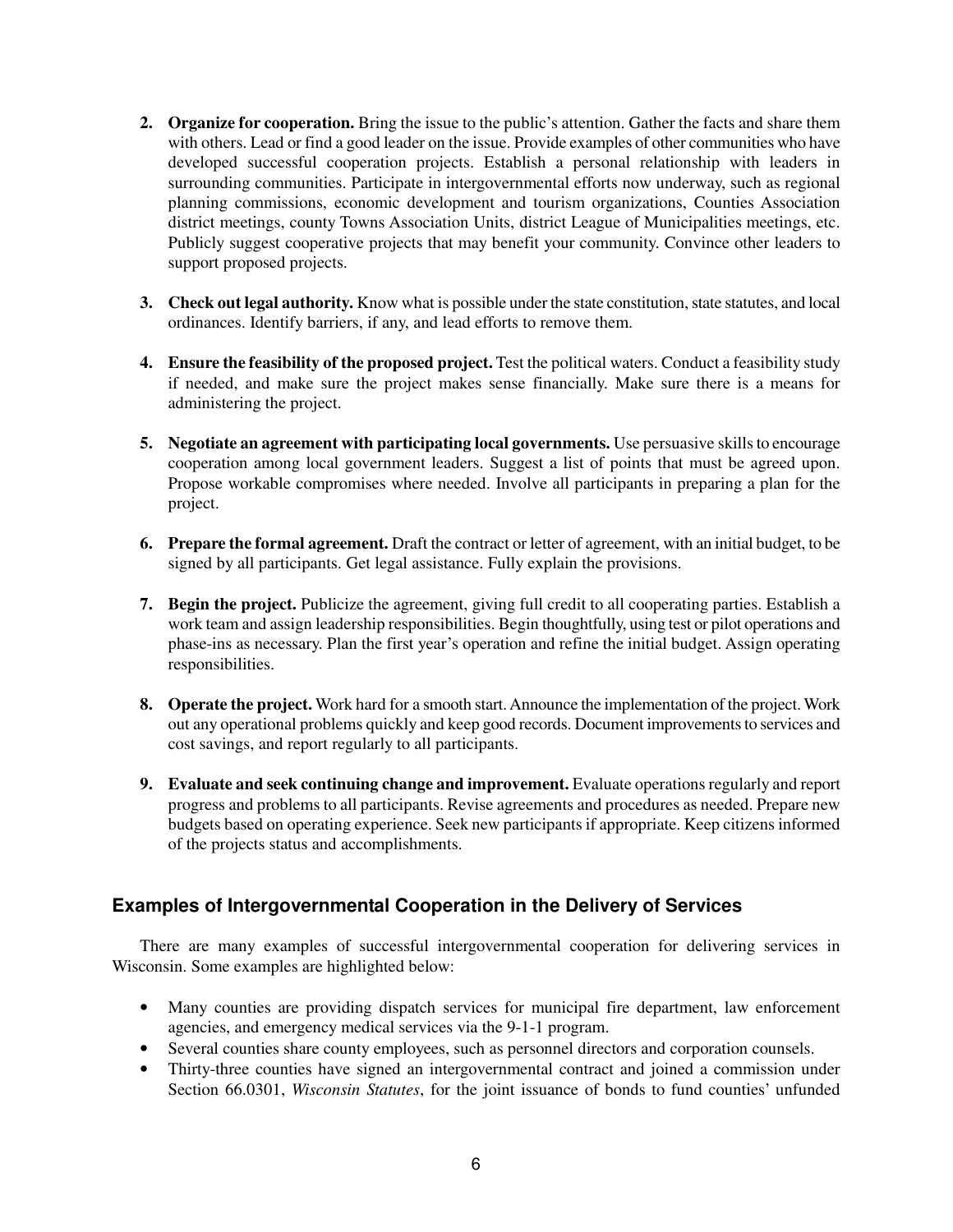pension liability debt in the Wisconsin Retirement System. Eventually the commission will also be used to issue bonds for capital projects.

- Many Wisconsin towns are cooperating with other units of local government in the delivery of police, fire, ambulance, and recycling services.
- Milwaukee County and the villages and cities in the county have formed a voluntary group called the Intergovernmental Cooperation Council (ICC). The group has helped to facilitate a variety of cooperative projects, including a cooperative group for joint contracting for cable television services, obtaining a grant to study the issue of library structure, and the cooperation of six north shore communities in consolidating fire services.
- VALUE in Local Government (volume acquisition and local uniform expenditures), consisting of five counties, 19 cities, 17 villages, 10 towns, nine school districts, the Milwaukee CountyTransit System, and the Milwaukee Metropolitan Sewerage District, was created to provide less costly and more efficient purchasing through joint purchasing. VALUE has also initiated joint employee training programs.
- The City of Janesville and seven other Rock County municipalities have their property taxes collected by the county. The Cities of Eau Claire and Superior also use the county system.
- Wisconsin has nearly 1.850 municipalities but only 863 fire departments. Most fire departments serve municipalities in addition to where the department is located. Some cities or villages sign agreements or contracts with surrounding municipalities for fire protection services. In other cases, fire protection districts have been created, with commissions comprised of representatives from participating municipalities.
- Many communities receive emergency medical services on an area-wide basis, either through a fire department or a separate EMS organization. Door, Douglas, Marquette, Oneida, Richland, Rusk, Sawyer, and Waushara Counties provide ambulance service countywide.
- Police protection is provided to some communities through contracts with the county, contracts with other municipalities, and joint operations.
- Some towns contract with their county highway department for road maintenance and snow plowing.
- Many local governments throughout the state cooperate on landfills, solid waste collection, and recycling.

# **Section 66.0301,** *Wisconsin Statutes*

*Wisconsin Statutes* provide for cooperation between governments for many purposes. One section of the statutes, Section 66.0301, provides local units of government with the general authority to enter into agreements for the cooperative exercise of their powers and duties.

### *Definition of Municipality*

This statute enables cooperation between and among "municipalities" (and Indian tribes and bands). Section 66.0301 defines "municipality" as

… the state or any department or agency thereof, or any city, village, town, county, school district, public library system, public inland lake protection and rehabilitation district, sanitary district, farm drainage district, metropolitan sewerage district, sewer utility district, solid waste management system created under Section 59.70 (2), local exposition district created under Subchapter II of Chapter 229, local professional baseball park district created under Subchapter III of Chapter 229, local professional football stadium district created under Subchapter IV of Chapter 229, local cultural arts district created under Subchapter V of Chapter 229, family care district under Section 46.2895, water utility district, mosquito control district, municipal electric company, county or city transit commission,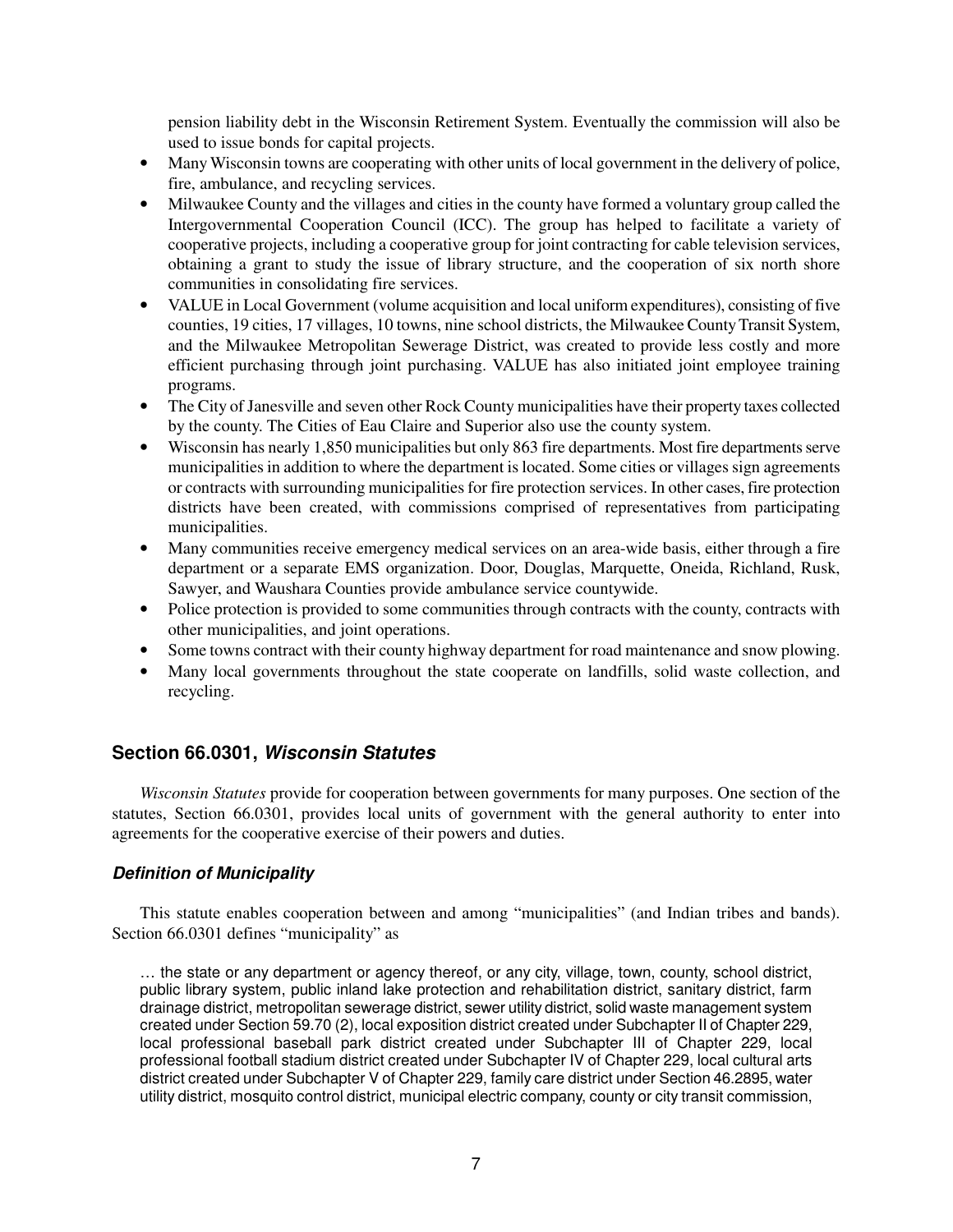commission created by contract under this section [Section 66.0301], taxation district or regional planning commission. [Section 66.0301 (1) (a), *Wisconsin Statutes*]

# *General Authority*

Section 66.0301 is unusually flexible in authorizing intergovernmental cooperation:

In addition to the provisions of any other statutes specifically authorizing cooperation between municipalities, unless such statutes specifically exclude action under this section, any municipality may contract with other municipalities and with federally recognized Indian tribes and bands in this state, for the receipt or furnishing of services or the joint exercise of any power or duty required or authorized by law. If municipal or tribal parties to a contract have varying powers or duties under the law, each may act under the contract to the extent of its lawful powers and duties. A contract under this subsection may bind the contracting parties for the length of time specified in the contract. This section shall be interpreted liberally in favor of cooperative action between municipalities and between municipalities and Indian tribes and bands in this state. [Section 66.0301 (2), *Wisconsin Statutes*]

A major caution, however, should be noted concerning this subsection:

- Contractual authority for receiving or furnishing services, or the joint exercise of any power or duty is limited to those services, powers, or duties required or authorized by law.
- If the municipal or tribal parties to a contract have varying powers or duties, each party may act under the contract only to the extent of the party's lawful powers and duties. In other words, to act under a Section 66.0301 contract, a municipality or tribe must have independent authority (authority conferred outside Section 66.0301) to exercise the power or duty.

# *Plan for Administration*

Section 66.0301 (3) enables governmental units entering into a contract under Section 66.0301 to provide a plan for how the contracted function or project will be administered. The plan for administration may include (but is not limited to) provisions regarding proration of expenses, deposit and disbursement of funds, submission and approval of budgets, creation of a commission, selection and removal of commissioners, and formation and letting of contracts.

### *Preparing a Contract Agreement Under Section 66.0301, Wisconsin Statutes*

If two or more local governments are considering entering into an intergovernmental cooperation agreement under Section 66.0301, they should carefully consider a list of items that should be included in the contract. The contract is a very important document, outlining the conditions under which the agreement takes place, how the effort will be organized, how responsibility and accountability will be shared, and how the project will be operated and administered.

Contracts should include:

- A proration of the expenses involved
- How funds appropriated will be deposited and disbursed
- How budgets will be submitted and approved
- How the commission will be created, number of commissioners, how commissioners are appointed, terms, and how commissioners may be removed
- How contracts may be prepared and let
- A description of the service(s), quantity, and quality to be provided
- Fees to be paid for the service and payment schedule
- How periodic reports on activities and services provided will be prepared and presented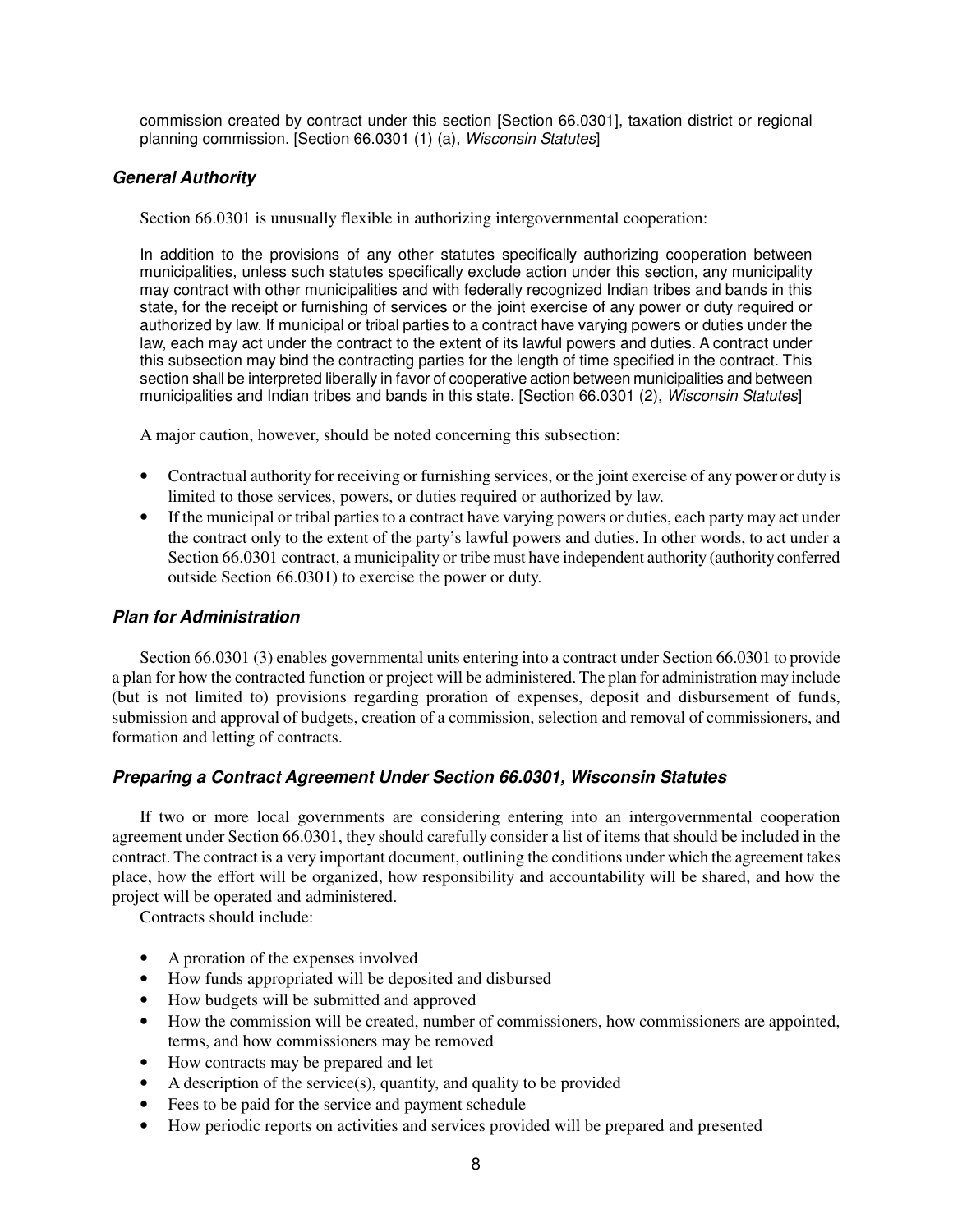- Liability insurance, indemnification, duty to defend, hold harmless provisions, etc.
- Identification of facilities and vehicles
- Administrative procedures
- Problem solving and termination procedures

#### *Creating a Commission under Section 66.0301*

Local governments may create a separate legal entity, called a "commission" under Section 66.0301. This may be necessary if the service(s) to be provided under the 66.0301 contract are complex and require special employees, equipment, or facilities. Once created, such a commission can manage and operate the system necessary to provide the service(s), freeing the governing bodies to carry out their policymaking and oversight functions.

*Wisconsin Statutes* provide no specific guidelines for creating a commission under Section 66.0301. If a commission is needed it should be created and defined in the contract. Since a 66.0301 contract is binding, an attorney should prepare, or at least review, the contract before it is approved and signed.

Local governments should maintain control over the commission they create. They can do this through:

- Appointment of commissioners
- Approval of budgets
- Appropriation of funds

#### *Legal Status*

A commission created under Section 66.0301 may sue and be sued in its own name. However, the municipalities involved in creating an "independent" 66.0301 body probably are not shielded from liability. If the 66.0301 commission has its own sufficient liability insurance, however, thisissue may not be asimportant.

# *Binding Contract*

Section 66.0301 (2) provides that the contract entered into under Section 66.0301 may bind the parties to the contract for the length of time specified in the contract.

# *Regional Projects*

Section 66.0301 (4) expressly allows a commission created by contract under authority of Section 66.0301 to finance the acquisition, development, remodeling, construction, and equipment of land, buildings, and facilities for regional projects under Section 66.0621.

Participating municipalities, acting jointly or separately, may finance the projects, or an agreed share of the cost of the projects under Chapter 67, *Wisconsin Statutes*.

With the approval of the municipality in which condemnation is proposed, a commission created under authority of Section 66.0301 has condemnation authority [Section 32.02 (1), *Wisconsin Statutes*].

Counties and towns have the express authority to contract under Section 66.0301 for regional projects, whether or not the project is located within the county or town [Sections 59.52 (7) and 60.23 (1), *Wisconsin Statutes*]. Cities and villages are presumed to have the same authority under statutory or constitutional home rule.

#### *Interstate Cooperation*

Section 66.0303 (5) authorizes any municipality (as defined in 66.0301 (1)) to contract with municipalities of another state for receiving or furnishing services, or for the joint exercise of any power or duty required or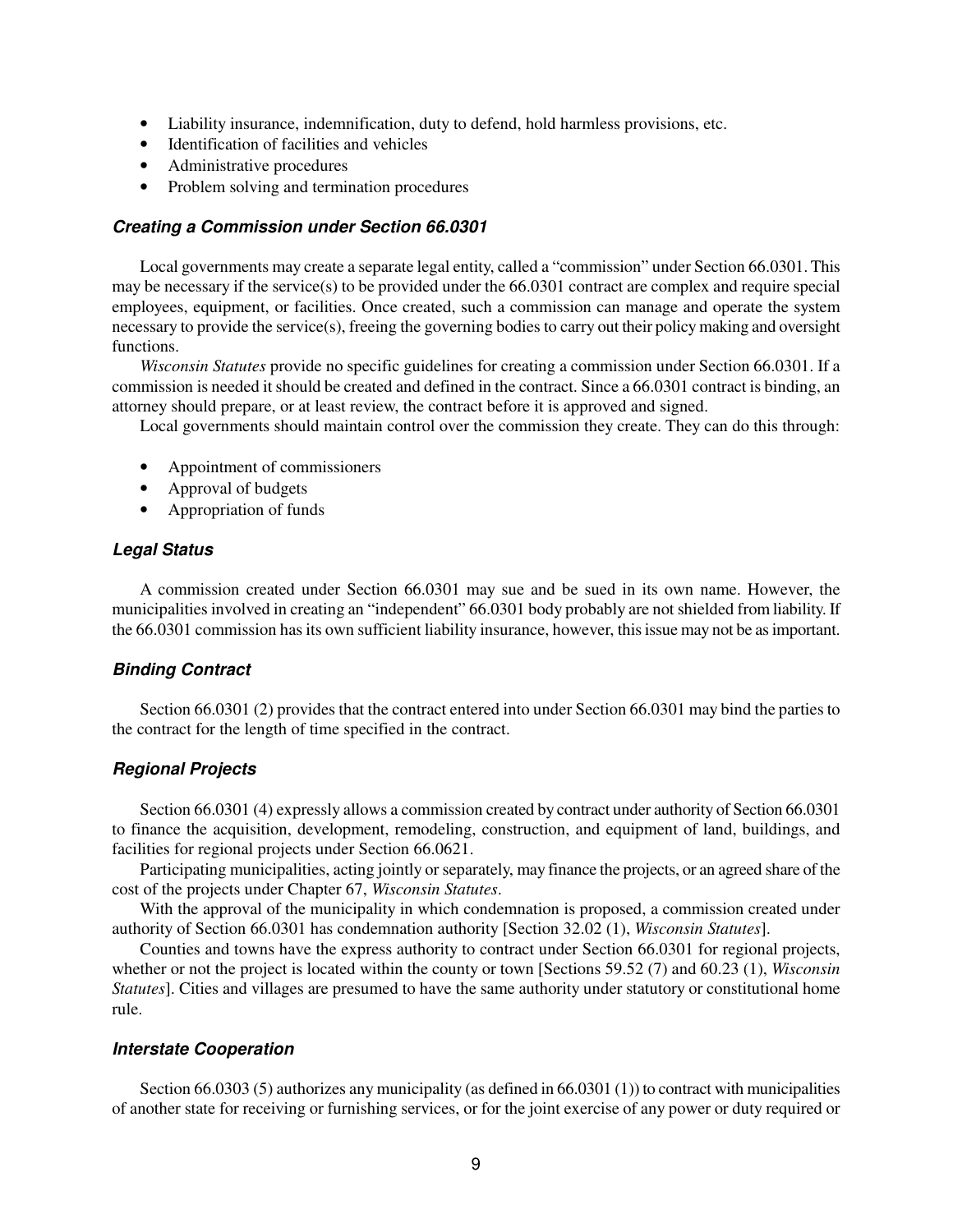authorized by statute to the extent that the laws of the other state or the United States permit the joint exercise of power or duty.

A proposed interstate agreement under this section must be submitted to the Attorney General, who must certify that it is compatible with Wisconsin law. The AG must also provide a copy of the proposed agreement to the Governor, who must consult with any state agency affected by the agreement.

An agreement entered into under this section has the status of an interstate compact (presumably for enforcement purposes). If, however, there is disagreement or controversy involving performance, interpretation of the agreement, or liability, the municipalities who are party to the agreement – not the state – are the ultimately responsible parties, and may be required to reimburse the state for any damages or liability incurred as a result of the disagreement.

#### **County Authority to Provide Services to Cities, Villages, and Towns**

Section 59.03 (2), *Wisconsin Statutes*, provides a very broad grant of authority to county boards to provide a variety of local government services to all cities, villages, and towns within the county that request such services be provided.

Section 59.03 (2) authorizes counties to provide these services, exclusively, or jointly with a municipality, upon the request of a city, village, or town, and upon approval by the county board. Few municipalities have requested that counties use this authority.

# **Intergovernmental Cooperation in Providing Police and Fire Services**

In addition to the general authority granted in Sections 66.0301 and 59.03 (2), *Wisconsin Statutes* provide for a variety of cooperative agreements by cities, villages, towns, and counties to provide police and fire services. Local governments frequently use this additional authority.

#### *Towns*

Town boards are authorized to provide law enforcement or fire protection services either by establishing their own department or by joining with another town, village, or city to create a joint police or fire department. If the town joins with a village of 5,000 or more population for a joint police department, or a village of 5,500 or more population for a joint fire department, the town board and the village board are required to form a joint board of police commissioners or fire commissioners to govern the department. Towns and village who create such a joint board of commissioners are authorized to jointly determine the number of commissioners to be appointed by each municipality and the length of commissioners= terms. [Sections 60.55 (1), 60.56 (1), and 61.65 (1), (2), and  $(3g)$ ].

Town boards may also enter into contracts with any person, including cities, villages, towns, and counties, to provide law enforcement or fire protection. The major difference between contracting for services and creating a joint police or fire department is that in contracting the town is a customer for the services. In creating a joint department the town has a direct role in the governance of how the service is provided [Sections 60.55 (1) and 60.56 (1)].

Towns are also authorized to make use of a non-stock fire company organized under Chapter 181, *Wisconsin Statutes*.

#### *Villages*

Each village of 5,000 population or more is required to provide law enforcement services either by creating its own police department, by contracting for police services with another village, with the county in which the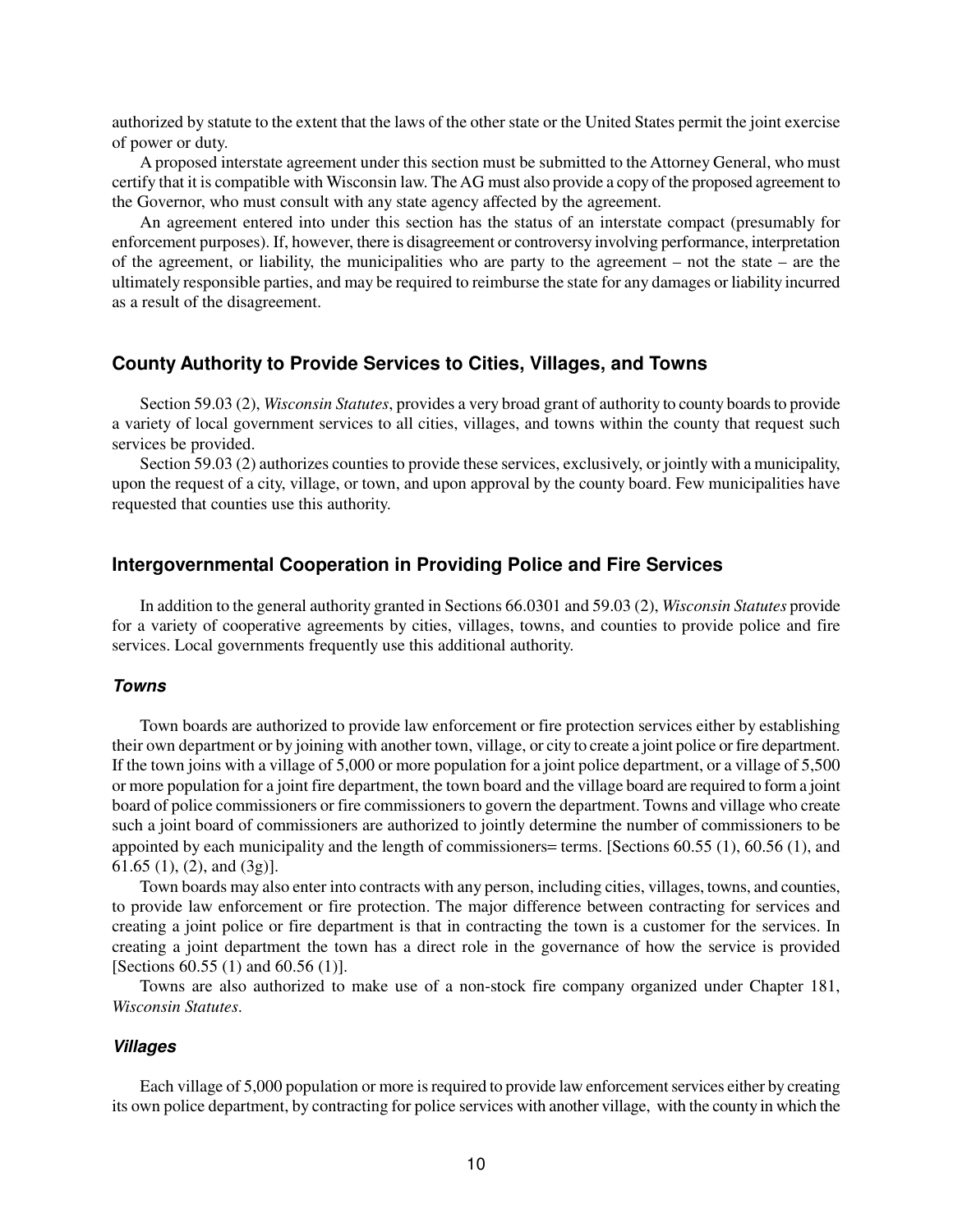village is located, or by creating a joint police department with a city or town or with another village [Section 61.65 (1)]. Villages of 5,000 or more population who create a joint police department with a city or town, or another village, must create a joint board of police commissioners to govern the department.

The Attorney General has given an opinion that villages with a population lessthan 5,000 also have police protection for their residents through cooperative agreements with the county in which the village is located. The rationale for this Opinion may be extended to read Section 61.65 as authorizing these smaller villages to also provide police protection by contracting with another city, village, or town, or by creating a joint police department with another city, village, or town.

Each village with a population of 5,500 or more is required to provide fire protection services by creating its own fire department, contracting for fire protection services with a city or town, or another village, or by creating a joint fire department with a city or town, or another village. Village of 5,500 or more population who create a joint fire department with another municipality are required to create a joint board of fire commissioners to govern the department.

#### *Cities*

The statutory authority for cities to cooperate with other local units of government to provide law enforcement and fire protection services is less specific than that for towns and villages. The statutory authority for towns and villages to form joint police or fire departments with cities or to contract for these services with cities provides this authority, even though there is no specific authority in the Statutes for cities themselves to enter into these agreements.

Section 62.13, which provides that cities that create joint police or fire departments with villages do not have to form separate boards of police or fire commissioners, also provides authority for cities to enter into these agreements.

Also, Section 66.0301 explicitly states that its authority is in addition to the provisions of any other statutes specifically authorizing cooperation among municipalities. It appears, then, cities have the authority under Section 66.0301 to offer police and fire services cooperatively with other local governments.

# **Emergency or Temporary Law Enforcement Assistance**

*Wisconsin Statutes* also provide for cities, villages, towns, and counties to assist each other with law enforcement services on a temporary or emergency basis. Section 66.0313 provides that, upon the request of any law enforcement agency, the law enforcement personnel of any other law enforcement agency may assist the requesting agency. Section 66.0313 says that law enforcement officers performing services requested under Section 66.0313 are deemed to be employees of the requesting agency for purposes of Sections 895.35 (Expenses in actions against municipal and other officers) and 895.46 (State and politicalsubdivisionsthereof to pay judgments taken against officers).

#### **Intergovernmental Cooperation in Wisconsin Statutes**

#### *Statutory Provisions Cross-Referencing Section 66.0301, Wisconsin Statutes*

Statutory provisions relating to intergovernmental cooperation that specifically cross-reference Section 66.0301, *Wisconsin Statutes*, were initially identified in a publication by the Wisconsin Legislative Council Staff, *Statutory Framework for Local Governmental Cooperation in Delivery of Services* [Staff Brief 94-10]. The original list has been updated to reflect changes in legislation.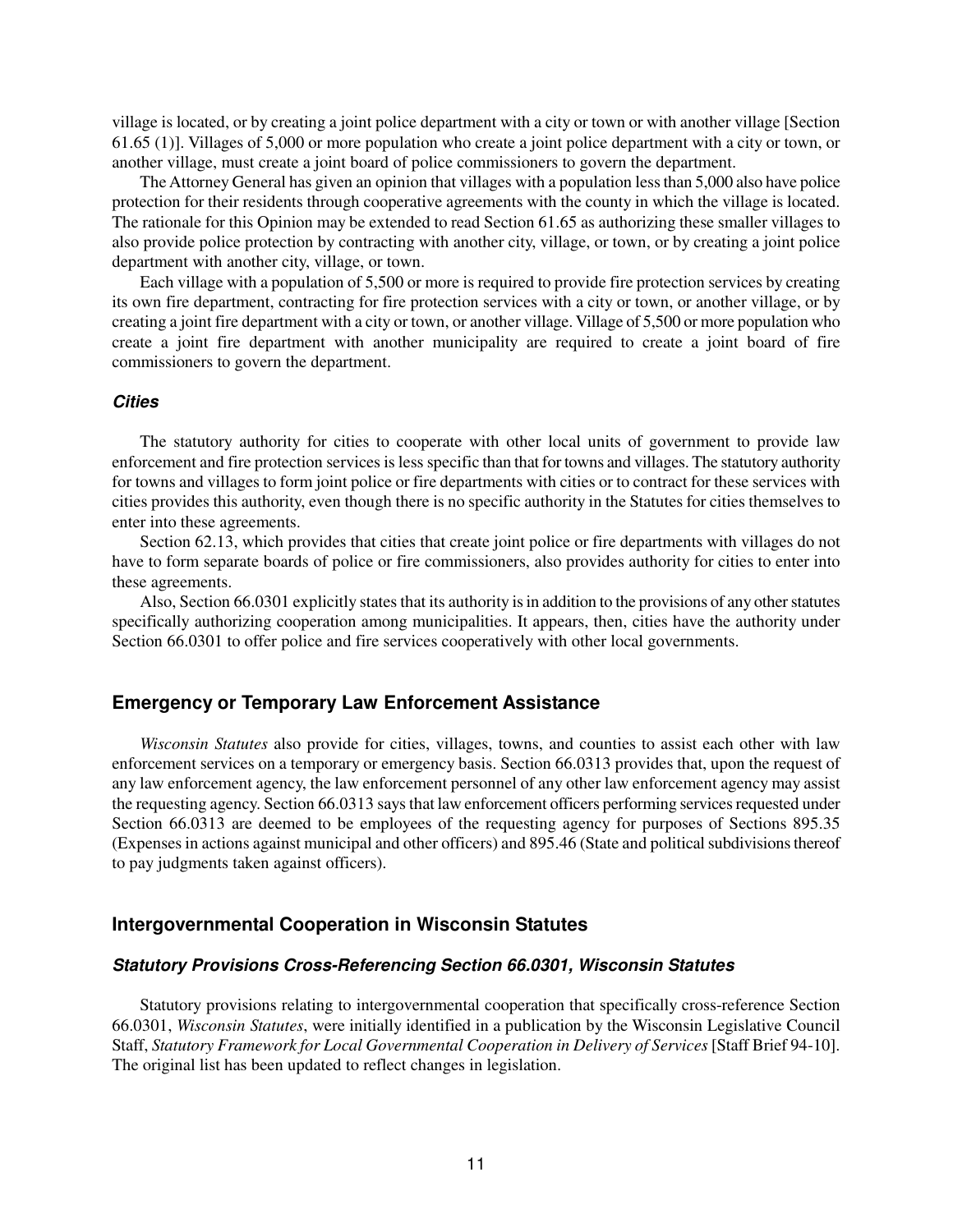- 1. Section 30.31 (5) provides that towns, villages, cities, and counties have the powers conferred by Section 66.0301 for purposes of cooperating in erecting, maintaining, or repairing a dock wall or shore protection wall along the shore of any waterway adjoining or within the limits of the municipalities.
- 2. Section 33.22 (4) restricts a public inland lake protection and rehabilitation district from exercising town sanitary district powers in any territory included in an existing town sanitary district except by contract under Section 66.0301 (or unless the sanitary district merges with the public inland lake protection and rehabilitation district).
- 3. Section 59.52 (7) authorizes counties to join with the state, other counties, and municipalities in a cooperative arrangement as provided by Section 66.0301, including the acquisition, development, remodeling, construction, equipment, operation, and maintenance of land, buildings, and facilities for regional projects, whether or not the project is located within the county.
- 4. Section 59.56 (3) (h) authorizes cooperative agreements under Section 66.0301 between county university extension programs and "other educational programs of importance to the citizens of the county."
- 5. Section 59.58 (2)(j) permits a county, by contract under Section 66.0301, to establish a joint municipal transit commission, in cooperation with any county, city, village, town, or federally recognized Indian tribe or band.
- 6. Section 59.58 (3)(h) authorizes a county to contract under Section 66.03301 to establish a joint transit commission with other municipalities (as defined under Section 66.0301 (1)).
- 7. Section 59.692 (4)(a) expressly provides that Section 66.0301 applies to the section on county zoning of shorelands on navigable waters, Section 59.692, and requires that, for purposes of the section, any agreement under Section 66.0301 must be effected by ordinance. If the municipalities are served by a regional planning commission, the commission may, if it agrees, be authorized by the agreement under Section 66.0301 to administer each ordinance enacted under Section 59.692 throughout each party municipality, whether or not the area otherwise served by the commission includes that entire municipality.
- 8. Sections 59.693 (9)(a), 61.354 (8)(a) and (c), and 62.234 (8)(a) provide that Section 66.0301 applies to the sections on county, village, and city construction site erosion control and stormwater management zoning and require that, for purposes of these sections, any agreement under Section 66.0301 must be effected by ordinance.
- 9. Section 60.23 (1) authorizes town boards to cooperate with the state, counties, and other units of government under Section 66.0301, including cooperative arrangements involving acquisition, development, remodeling, construction, equipment, operation, and maintenance of land, buildings, and facilities for regional projects, whether or not located in the town.
- 10. Section 60.23 (20) authorizes a town to enter into a contract with any other governmental unit under Section 66.0301 to provide for the removal and disposition of dead animals.
- 11. Section 66.0825 (18) provides that powers granted under Section 66.0825, relating to municipal electric utilities, do not limit powers of cities, villages, and towns to enter into intergovernmental cooperation or contracts or to establish separate legal entities under Sections 66.0301 to 66.0311.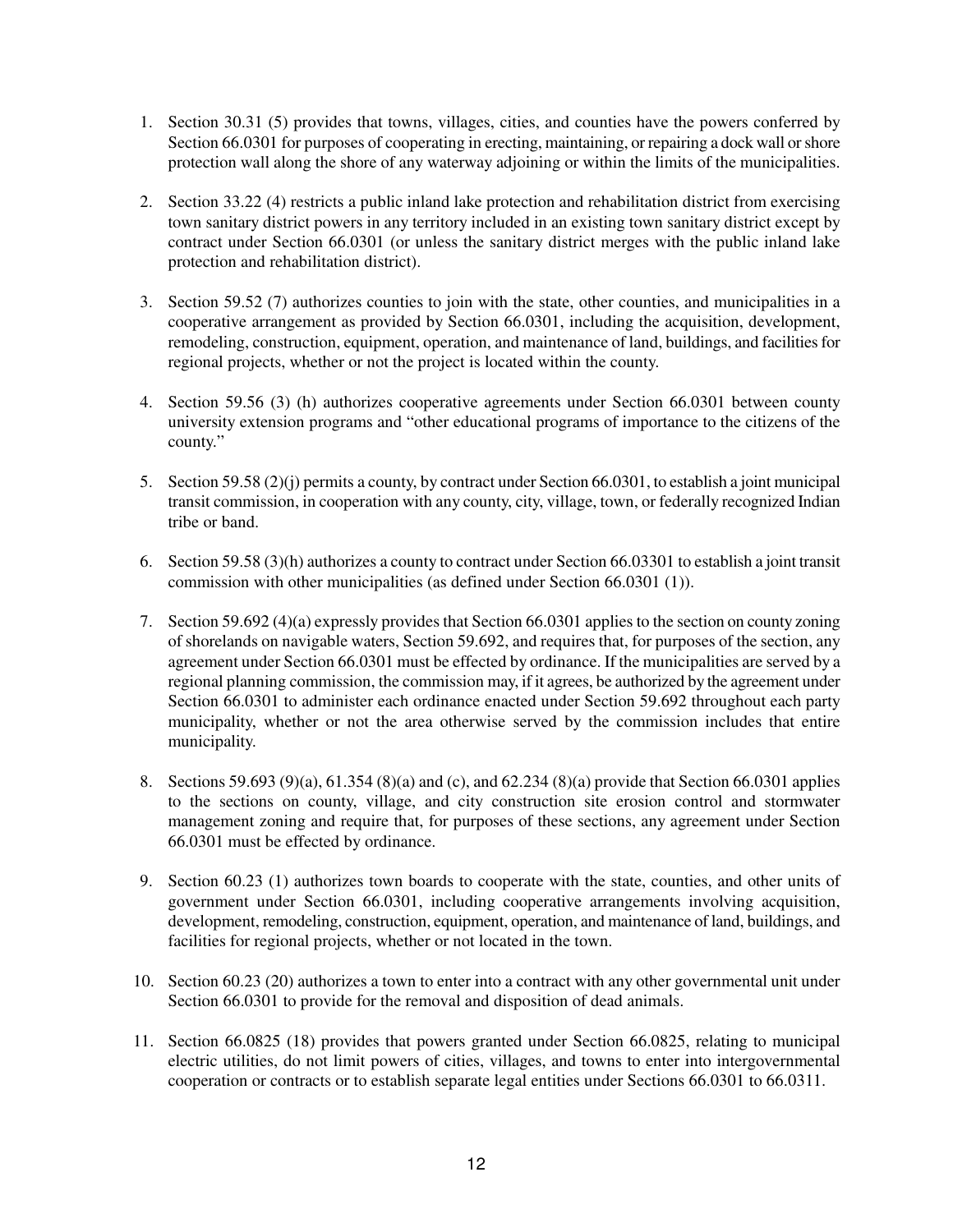- 12. Section 200.11 (9) authorizes a metropolitan sewerage district to provide servicesto a territory outside the district, including territory in a county not in that district, under Section 66.0301, subject to other specified statutory provisions.
- 13. Section 66.1201 (9)(w) authorizes a housing authority to exercise any powers of a Section 66.1333 redevelopment authority "if done in concert with a redevelopment authority under a contract under Section 66.0301."
- 14. Section 66.1333 (5)(a) 9 authorizes a redevelopment authority to exercise any powers of a Section 66.1201 housing authority "if done in concert with a housing authority under a contract under Section 66.0301."
- 15. Section 66.0125 (2) provides that if a community relations-social development commission is established on an intergovernmental basis with a county, the provisions of Section 66.0301 "are applicable thereto as optional authority and may be utilized by participating municipalities to effectuate the purposes" of Section 66.0125, relating to community relations-social development commissions.
- 16. Section 66.1021 (10)(a) authorizes a city, village, or federally recognized Indian tribe or band to contract under Section 66.0301 to establish a joint municipal transit commission with the powers and duties of a city transit commission under Section 66.1021.
- 17. Section 66.0309 (12)(b) authorizes a regional planning commission to enter into a contract with any local unit of government within the region under Section 66.0301 to make studies and offer advice on land use, thoroughfares, community facilities, public improvements, and encouragement of economic and other development.
- 18. Section 74.10 authorizes a county and a taxation district within the county to contract under Section 66.0301 for the county to receive all payments of property taxes for which the taxation district has sent property tax bills.

# *Other Statutes Authorizing Intergovernmental Cooperation*

Examples of statutes granting authority for intergovernmental cooperation that do not cross-reference the authority under Section 66.0301 were also originally identified in a publication by the Wisconsin Legislative Council Staff, *Statutory Framework for Local Governmental Cooperation in Delivery of Services* [Staff Brief 94-10]. The original list has been updated to reflect changes in legislation.

- 1. Section 43.53 authorizes joint libraries to be created by any two or more contiguous municipalities or by a county and one or more municipalities located in whole or in part in the county.
- 2. Section 46.23 (3) authorizes county boards of counties with a population of less than 500,000 to establish county departments of human services on a multi-county basis.
- 3. Section 51.42 (3) authorizes counties to join with other counties to establish a county department of community mental health, developmental disabilities, alcoholism, and drug abuse services.
- 4. Section 51.437 (4g) authorizes county boards to establish multi-county departments of developmental disabilities services.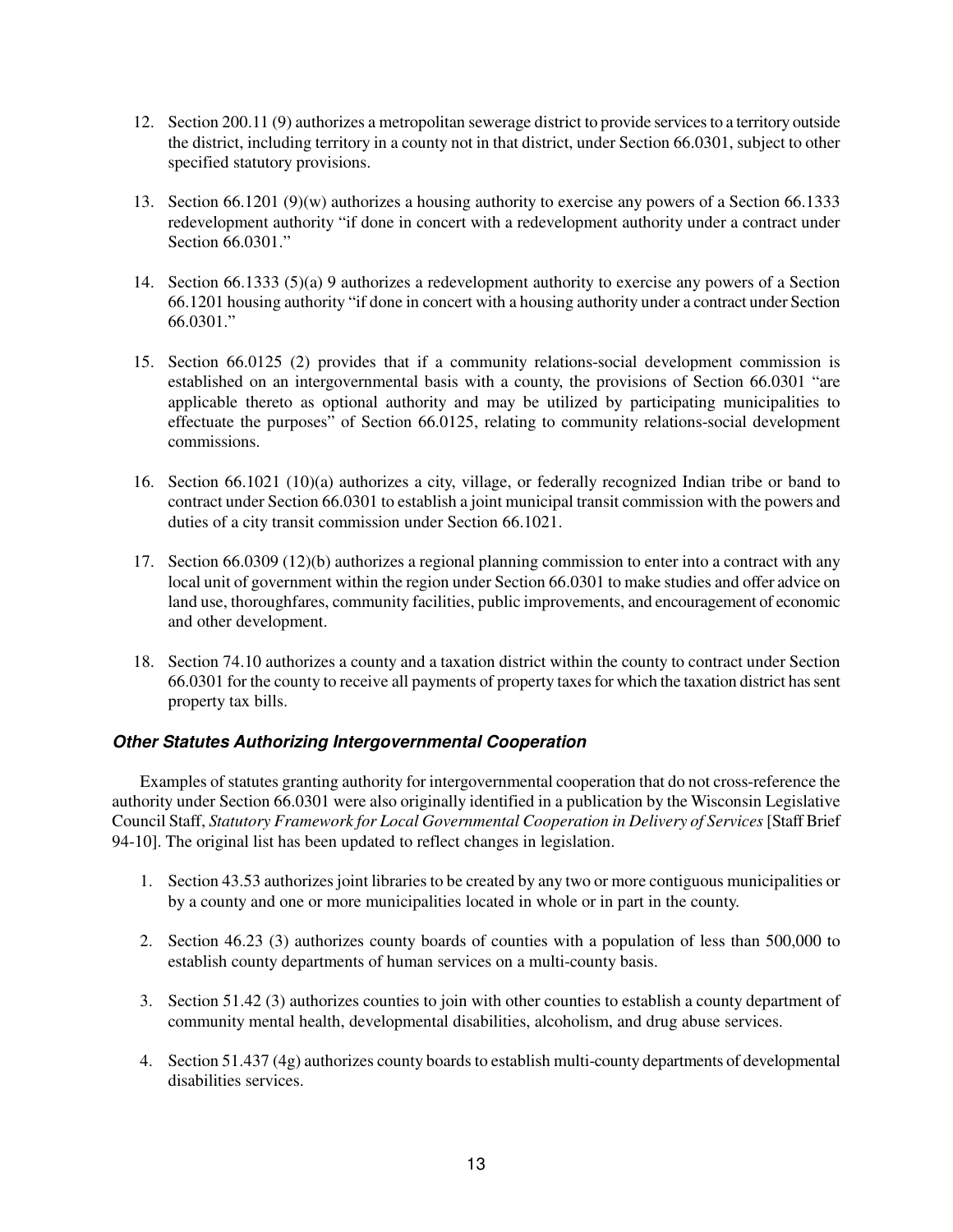- 5. Section 59.52 (15) authorizes counties to provide for the printing on assessment rolls and tax rolls and on data cards for local municipal officials descriptions of properties and the names of the owners of the properties.
- 6. Section 59.54 (4) authorizes counties to establish a rural numbering system in townsfor the purpose of aiding in fire protection, emergency services, and civil defense. Establishment of the numbering system may be carried out in cooperation with any town or towns in the county.
- 7. Section 59.70 (2) authorizes county boards to establish and operate a solid waste management system or participate in such a system jointly with other counties, cities, villages, or towns.
- 8. Section 59.70 (12) authorizes any county or two or more contiguous counties to establish a district to control mosquitoes.
- 9. Section 60.23 (5) authorizes town boards to cooperate with counties in rural planning activities under Sections 27.019, 59.54 (4) and (4m), and 59.69.
- 10. Section 60.82 authorizes town boards to act jointly with other municipalitiesto establish and maintain regional planning programs to protect health, safety, and general welfare of the town as part of the region. The town board may make payments out of the general fund for the town's share of the cost of the program.
- 11. Section 61.34 (2) authorizes a village board to join with other villages or cities in a cooperative arrangement for executing any power or duty in order to attain a greater economy or efficiency, including joint employment of appointive officers and employees.
- 12. Section 66.0307 authorizes municipalities to enter into a cooperative plan determining the common boundary line between the municipalities, subject to Department of Administration approval. The plan must include specified planning and services requirements.
- 13. Section 200.05 provides for the creation of metropolitan sewerage districts.
- 14. Section 66.0131 (2) authorizes any political subdivision of the state, special purpose district in the state, or an agency or corporation of such a political subdivision or special purpose district to make purchases from another unit of government, including the state or federal government, without requiring bids.
- 15. Section 80.11 provides a processfor constructing, altering, widening, or discontinuing a highway upon the boundary line between two towns or extending from one town into an adjoining town. Section 80.12 provides a procedure for constructing, altering, widening, or discontinuing a highway upon the boundary line between the town and a city or village or a highway extending from a town to a city or village.
- 16. Section 83.14 authorizes towns or villages to raise money to improve portions of county highways.
- 17. Chapter 116 authorizes the creation of cooperative educationalservice agenciesto help school districts share staff, services, and purchasing.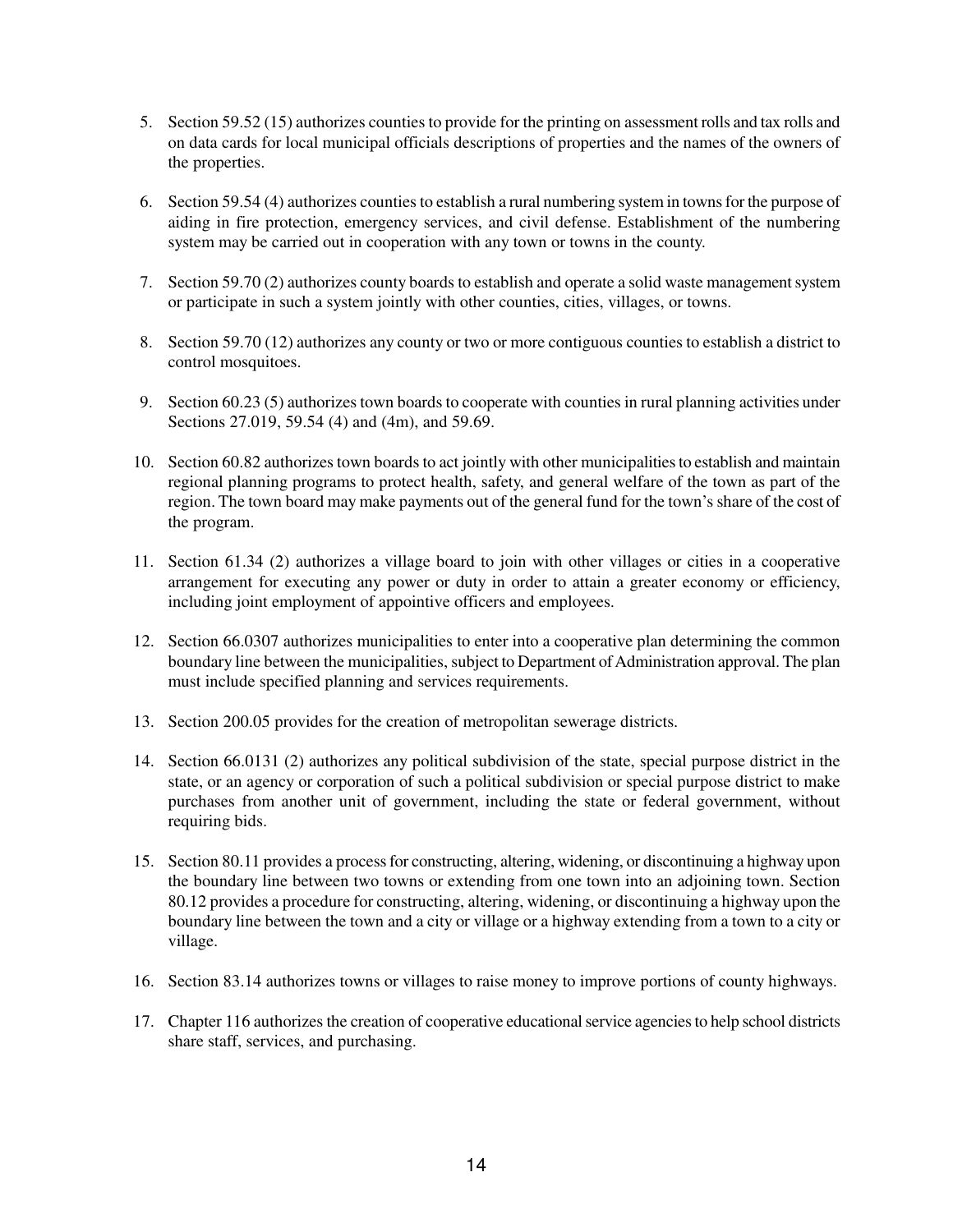#### *Additional Statutes Authorizing Intergovernmental Cooperation*

Several other statutes enable intergovernmental cooperation, and are worth mentioning.

- 1. Section 62.23 (7)(a) authorizes a village or a city to institute extra-territorial zoning in cooperation with a town.
- 2. Section 166.03 (7)(b) provides for intergovernmental cooperation in emergency government functions.
- 3. Section 92.12 provides for intergovernmental cooperation in soil conservation.

### **Barriers to Intergovernmental Cooperation**

Sometimes local governments find that there are barriers to cooperating with other governmental units. Often, local officials are not aware of needs and opportunities that may be jointly pursued with other local governments in the area. In some cases, local officials do not know neighboring officials, and are not aware of issues in nearby governmental units.

In some parts of the state local officials feel that they are in competition with other local governments, often for attracting development and jobs, and cannot cooperate in any way with the "competition."

Perhaps the most serious barrier to town-village and town-city cooperation occurs when unsettled boundaries and annexation worries are present. From some towns' point of view, the threat of annexation of town land can mean loss of tax base and revenue. From some cities' and villages' point of view, towns surrounding the urban area are "bedroom communities," where residents work in the city or village and use many of their services, but do not pay city or village taxes. Sometimes two local governments are seen as being in competition for who will either retain or annex, and thus govern and benefit by, a given subdivision or development.

Usually, underlying problems must be dealt with and barriers overcome first, before true intergovernmental cooperation can take place. Generally, where intergovernmental cooperation has been successful, local officials have identified underlying problems and found solutionsto them. They have found waysto meet regularly with neighboring officials and develop an understanding of each others' needs and problems. Finally, they find common areas where cooperation between local governments can benefit all the parties involved.

#### **Recent Developments in Intergovernmental Cooperation**

Recent pressures by citizens on governments to reduce taxes and increase the efficiency and effectiveness of government services have spurred a great deal of activity around the country to seek better alternatives for intergovernmental cooperation and providing services. In Wisconsin, the Legislature created a "Special Committee on Shared Governmental Services," which conducted meetingsin 1994 and 1995 to hear testimony and review options.

Early in its deliberations, the Special Committee found that the existing statutory framework for intergovernmental cooperation in Wisconsin permits a broad range of cooperation, and issufficiently flexible to meet individual circumstances and enable innovation. The Special Committee did, however, make several recommendations for change, one of which was enacted by the Legislature in 1995.

#### *Section 66.0305, Wisconsin Statutes: Municipal Revenue Sharing*

• Gives express authority to towns, villages, and cities (municipalities) to enter into agreements to share revenues from taxes and special charges with other municipalities and with federally recognized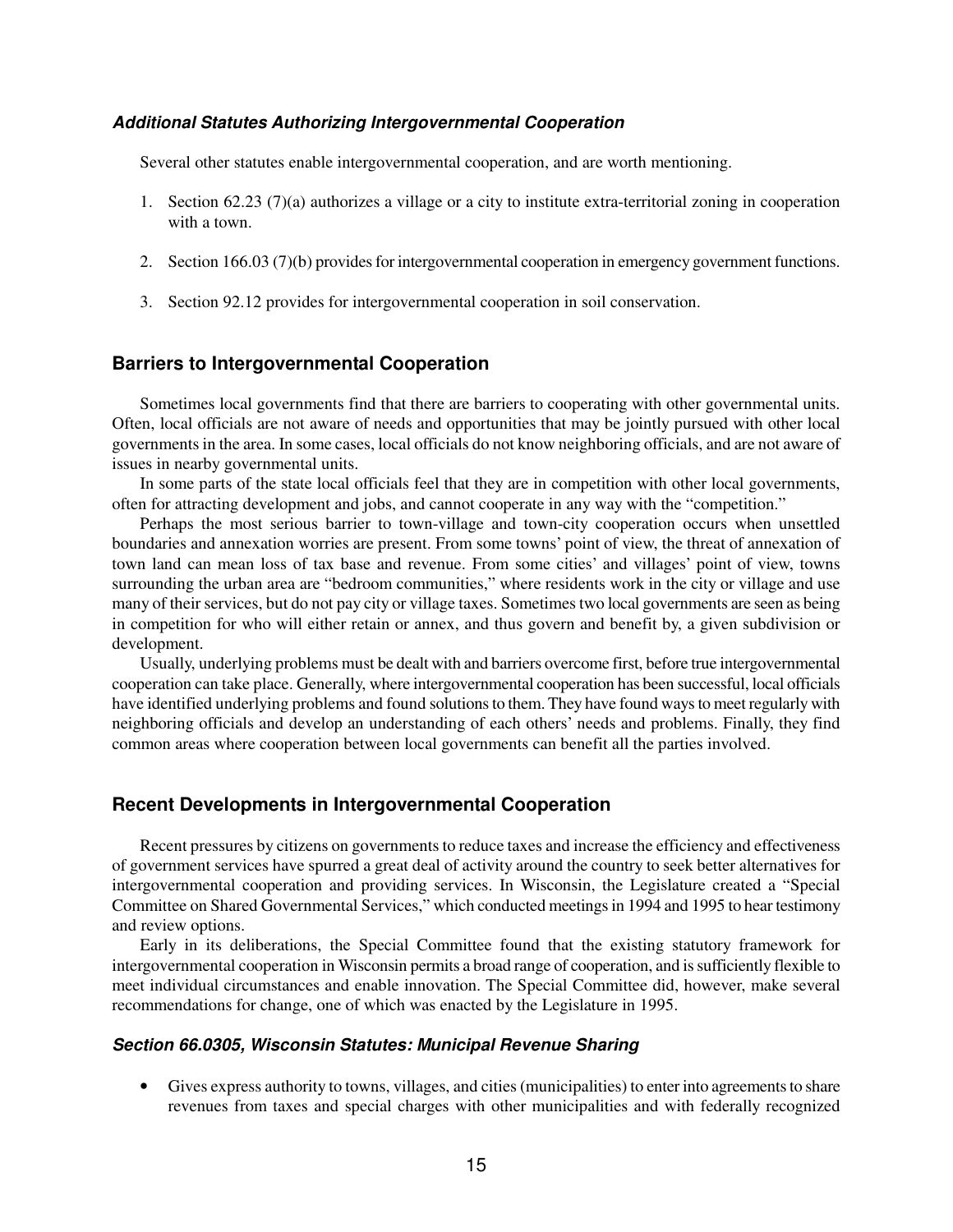American Indian tribes or bands. Agreements may contain Aother appropriate matters,≅ including agreements regarding services to be provided or agreements with respect to municipal boundaries.

- The term of agreement is for at least 10 years. Boundaries of the shared revenue area must be specified in the agreement. The formula or other means for sharing revenue, the date of payment of revenues, and the means by which the agreement may be invalidated after the expiration of the minimum agreement period also must be specified.
- The governing body of a participating municipality may adopt a resolution calling for an advisory referendum.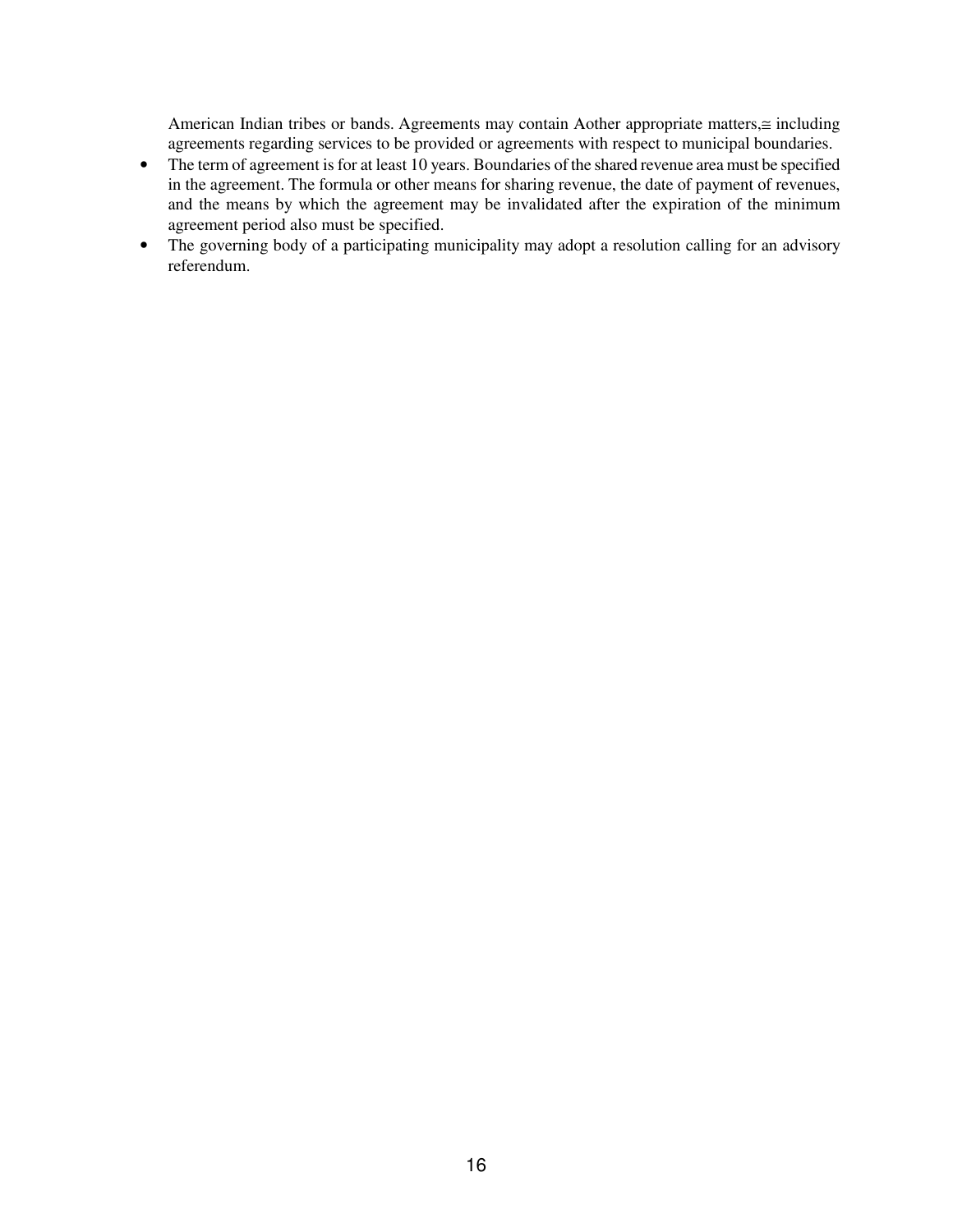# **Privatization**

Privatization can be defined as the removal of government from areas of activity or the turning over of functions or property from government to the private sector. In recent years, though, privatization has also become a broad, long term political movement, often powered by emotional conservative ideology, to reduce government spending, convert government assets and operations to private enterprise, and, thus, increase the effectiveness and efficiency of government.

Privatization can include the sale of government assets (*divestiture),* private financing of public facilities (*infrastructure financing*), or private provision of services (primarily *contract, franchise, vouchers*). For local government, privatization usually means only the private provision of services, but recently some communities have chosen to sell public assets such as buildings, farms, and forests. Recently, too, some local governments have used private financing for infrastructure, such as office buildings and waste treatment facilities.

Local government has always been a more active privatizer than federal and state governments, especially through contracting for services. Most local governments in the U.S. contract for some services Χ most often for professional, one-time services such as engineering consulting, architectural services, legal counsel, and auditing. Some municipalities contract for a much wider variety of services, including garbage collection, street lighting, vehicle towing, animal control, tree trimming, data processing, librarymanagement, planning, and, in rare cases, even police and fire protection. Privatization through franchising is common, and is used for such services as cable TV, taxi, and ambulance services.

# **Benefits and Limitations**

Privatization is usually undertaken to seek one or more hoped-for benefits, such as reduced costs, improved and/or expanded services, avoidance of service startup costs, increased flexibility (through reduced inflexibility of labor and equipment), greater response to consumer demand, and improved control. Additionally, privatization is sometimes pursued on ideological grounds – that government should not provide services that the private for- and non-profit sectors can provide.

Privatization can also have limitations and problems. There is concern and some evidence that privatization may lead to corruption because it is susceptible to political influence, difficulties in monitoring contract performance, reduced control over services, and a limited number of bidders willing and able to provide services.

Other issues in privatization may be regarded by some as limitations. In most cases, the private sector achieves cost savings by substituting workers who are paid less and receive fewer benefits for the original government workers. This replacement, if it is extensive enough, may have an economic impact on a community.

Equipment provided by the private sector can also present a serious problem. Sometimes private firms employ used or older equipment to deliver services, and do not address capital accumulation and modernization. Over the longer term issues of safety and efficiency can become a concern.

#### **Market Factors**

The success of privatizing the provision of services depends on enhancing or creating a market that provides a profit opportunity for business. Creating or enhancing markets will be positive for the public welfare only if the markets function efficiently – at least more efficiently than the "nonmarket" alternative of a government providing the service itself. Four factors in market efficiency are important to consider:

1. In producing the goods or services to meet a need, do the private sector's costs and production processes allow it to produce the goods or services at a lower total cost than could the public sector?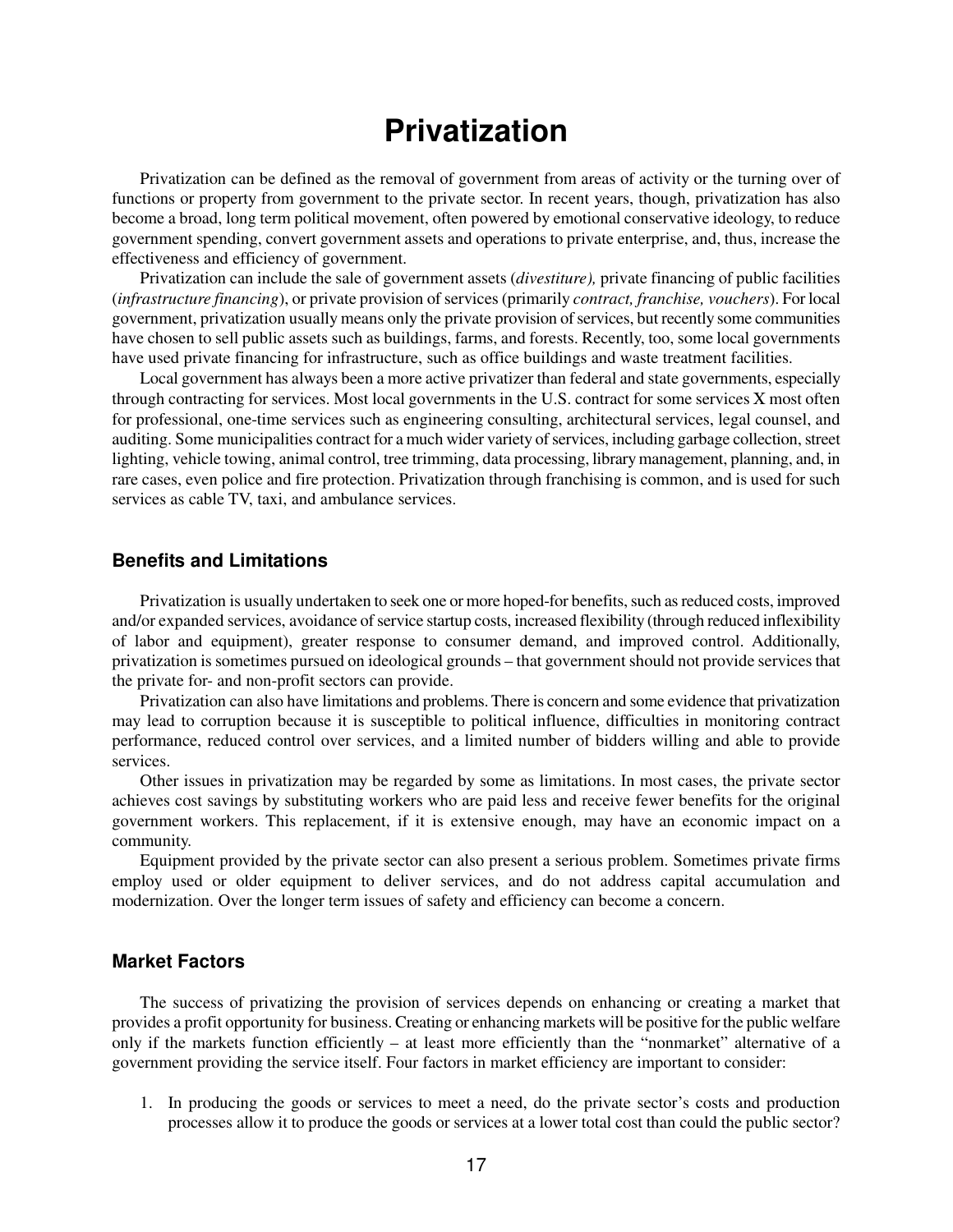- 2. Are the costs to get the private sector involved and to manage it less than the cost savings achieved from the more efficient production of the private sector?
- 3. Is the supply side of the market sufficiently responsive that private companies enter the market rapidly and without difficulty?
- 4. Are service or goods purchasers (individual citizens or public agencies) sufficiently rational and informed to make adequate decisions? Are the services or goods, and their quality, sufficiently definable and measurable? Can consumer sovereignty be exercised?

When a good or service demanded is relatively straightforward, simple, and technological, empirical evidence points toward positive answers to the four market efficiency questions. The more a public need is complex, long run, and sociological, however, experience indicates the need for a more cautious and skeptical approach.

# **Contracting With the Private Sector**

Contracting for public services with the private sector means providing goods or services through contracts with private firms rather than having the goods or services provided directly by a government agency or department.

A contractual arrangement may involve a single agreement and a simple structure for carrying it out. If necessary, the contract may include additional features such as cost sharing penalties, financial bonuses for good performance, or multiple competitive contracts within one jurisdiction.

Cost minimization has long been the primary objective of contracting with the private sector. The potential for cost savings can be realized from several sources, including competition among firms, relative freedom in private firms from bureaucratic red tape and other procedural constraints, and greater flexibility on the part of private firms in hiring, firing, compensation. However, the costs of providing a service through contracting with the private sector can be increased if administrative costs in letting and monitoring contracts are high; if private bidders are few and little competition exists; if union, civil service, or other limiting factors prevent the local government from reducing its own labor force and costs; or if corruption occurs in the contracting process.